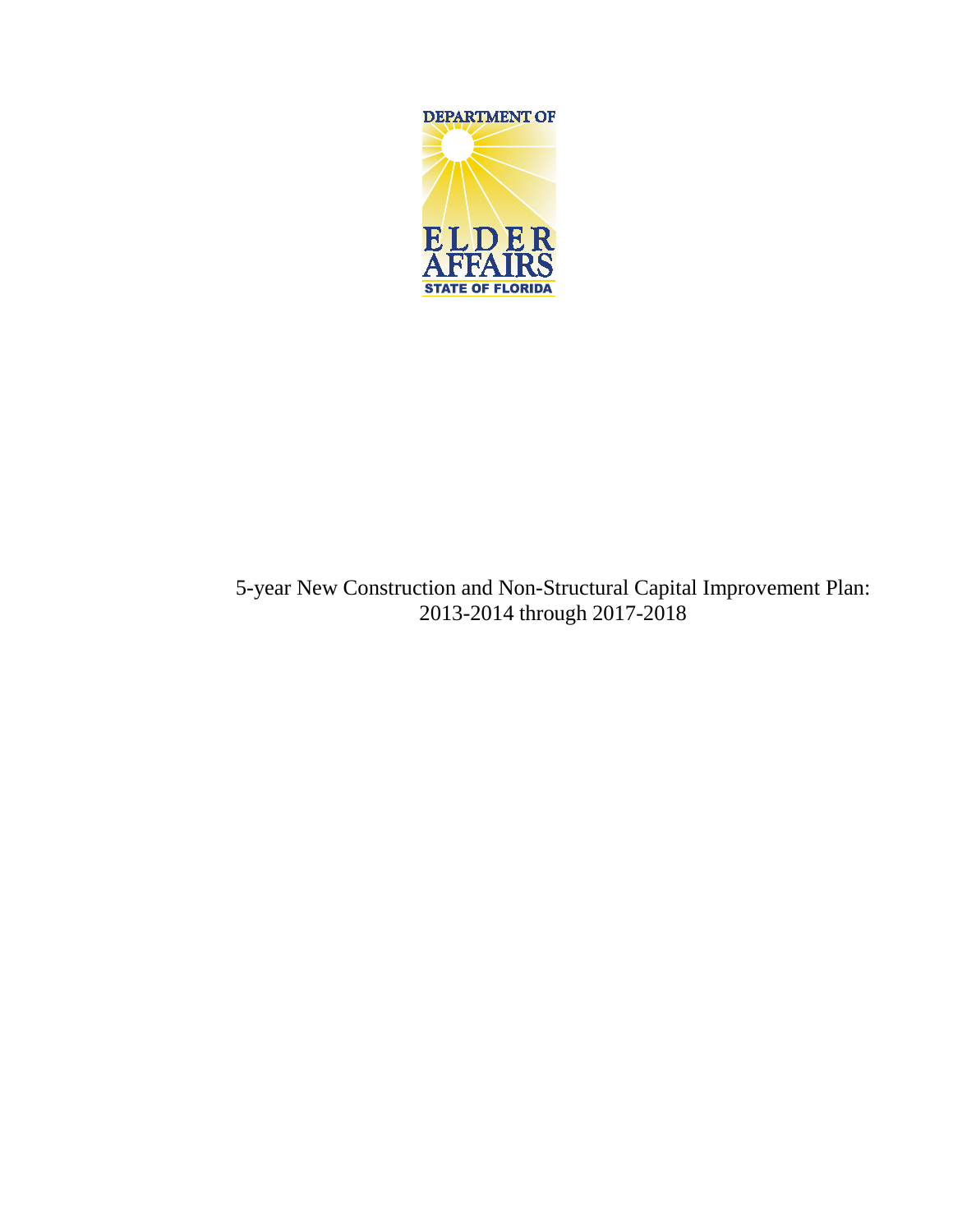

Budget Entity Name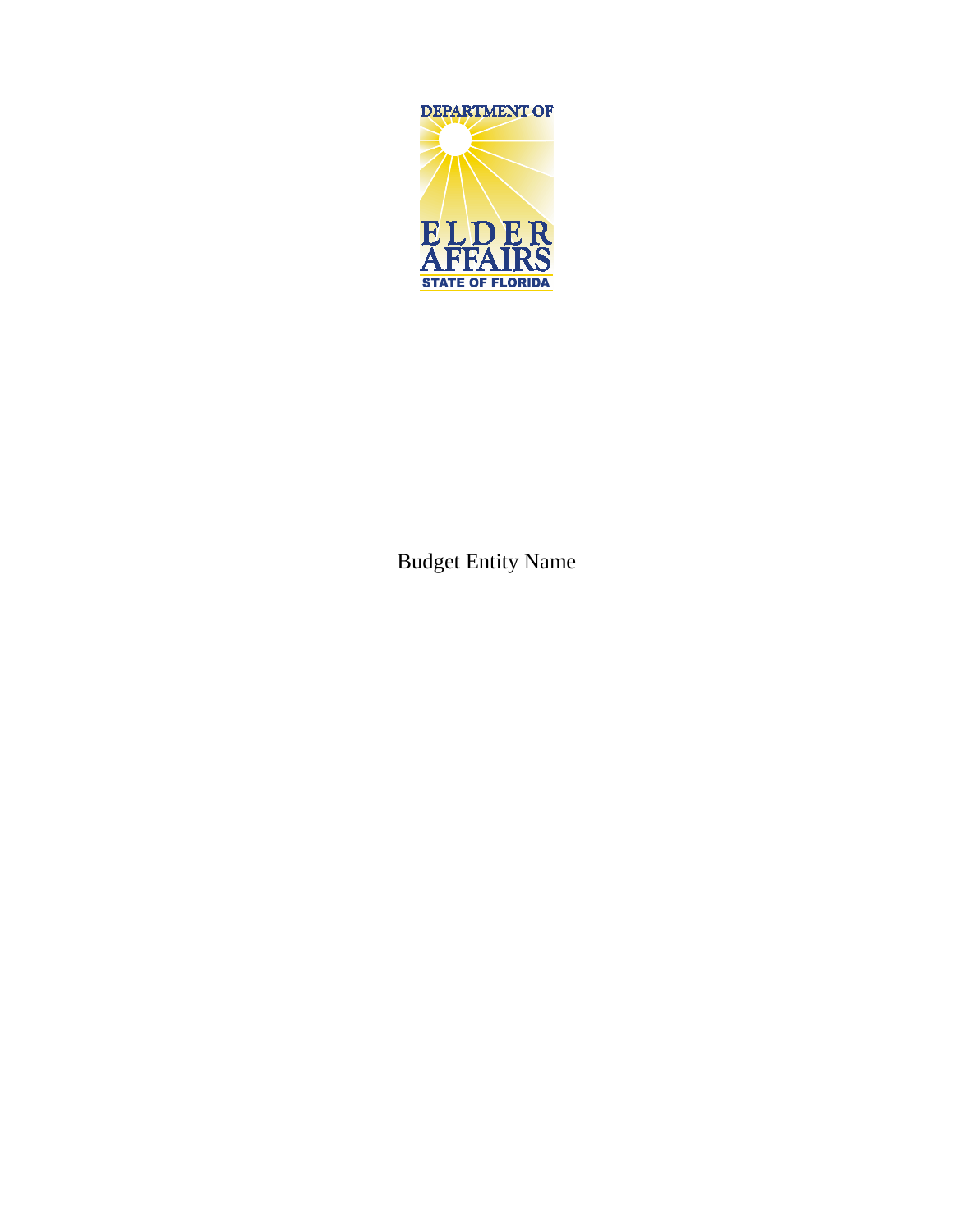## **CIP-3: Short-Term Project Explanation**

## **NOT APPLICABLE**

| Agency:                                                 | <b>Department of Elder Affairs</b> |                                      |                                         | <b>Agency Priority:</b>            |                                                |                          |                                    |
|---------------------------------------------------------|------------------------------------|--------------------------------------|-----------------------------------------|------------------------------------|------------------------------------------------|--------------------------|------------------------------------|
| <b>Budget Entity and</b><br><b>Budget Entity Code:</b>  | 65000000                           |                                      |                                         | <b>Project Category:</b>           |                                                |                          |                                    |
| <b>Appropriation</b><br><b>Category Code:</b>           |                                    |                                      |                                         | <b>LRPP Narrative Page:</b>        |                                                |                          |                                    |
| <b>PROJECT TITLE:</b>                                   |                                    |                                      |                                         |                                    |                                                |                          |                                    |
| <b>Statutory Authority:</b>                             |                                    |                                      |                                         |                                    |                                                |                          |                                    |
| To be Constructed by:                                   |                                    | Contract?<br>(Y/N)                   | YES NO                                  | <b>Force Acct.?</b><br>(Y/N)       | YES NO                                         |                          |                                    |
| <b>Facility</b><br><b>Type</b>                          | <b>Service</b><br>Load             | <b>Planned</b><br><b>Used Factor</b> | <b>User Stations</b><br><b>Required</b> | <b>Existing</b><br><b>Stations</b> | <b>New User</b><br><b>Stations</b><br>Required | <b>Space</b><br>Factor   | <b>Net Area</b><br><b>Required</b> |
|                                                         |                                    |                                      |                                         |                                    |                                                |                          |                                    |
| <b>Geographic Location:</b>                             |                                    |                                      |                                         |                                    |                                                |                          |                                    |
| <b>County:</b>                                          |                                    |                                      |                                         |                                    |                                                |                          |                                    |
| <b>Facility</b><br><b>Type</b>                          | <b>Net Area</b><br>(square feet)   | <b>Efficiency</b><br>Factor          | <b>Gross Area</b><br>(square feet)      | <b>Unit Cost</b>                   | <b>Construction</b><br>Cost                    | Occupancy<br><b>Date</b> |                                    |
|                                                         |                                    |                                      |                                         |                                    |                                                |                          |                                    |
| <b>Schedule of Project Components</b>                   |                                    | FY 2013-14                           | FY 2014-15                              | FY 2015-16                         | FY 2016-17                                     | FY 2016-17               |                                    |
| <b>1. Basic Construction Costs</b>                      |                                    | \$                                   | \$                                      | \$                                 | \$                                             | \$                       |                                    |
| a. Construction Cost                                    |                                    |                                      |                                         |                                    |                                                |                          |                                    |
| b. Permits, Inspections,                                |                                    |                                      |                                         |                                    |                                                |                          |                                    |
| <b>Impact Fees</b>                                      |                                    |                                      |                                         |                                    |                                                |                          |                                    |
| c. Communication requirements                           |                                    |                                      |                                         |                                    |                                                |                          |                                    |
| (conduits, wiring, etc.)                                |                                    |                                      |                                         |                                    |                                                |                          |                                    |
| d. Utilities outside building                           |                                    |                                      |                                         |                                    |                                                |                          |                                    |
| e. Site Development                                     |                                    |                                      |                                         |                                    |                                                |                          |                                    |
| (roads, paving, etc.)<br>f. Energy efficient            |                                    |                                      |                                         |                                    |                                                |                          |                                    |
| equipment                                               |                                    |                                      |                                         |                                    |                                                |                          |                                    |
| g. Art allowance<br>(Section 255.043, Florida Statutes) |                                    |                                      |                                         |                                    |                                                |                          |                                    |
| h. Other                                                |                                    |                                      |                                         |                                    |                                                |                          |                                    |
| Subtotal:                                               |                                    | $\mathbb{S}$                         | $\mathbb{S}$                            | \$                                 | \$                                             | \$                       |                                    |

*Office of Policy and Budget - July 2012*